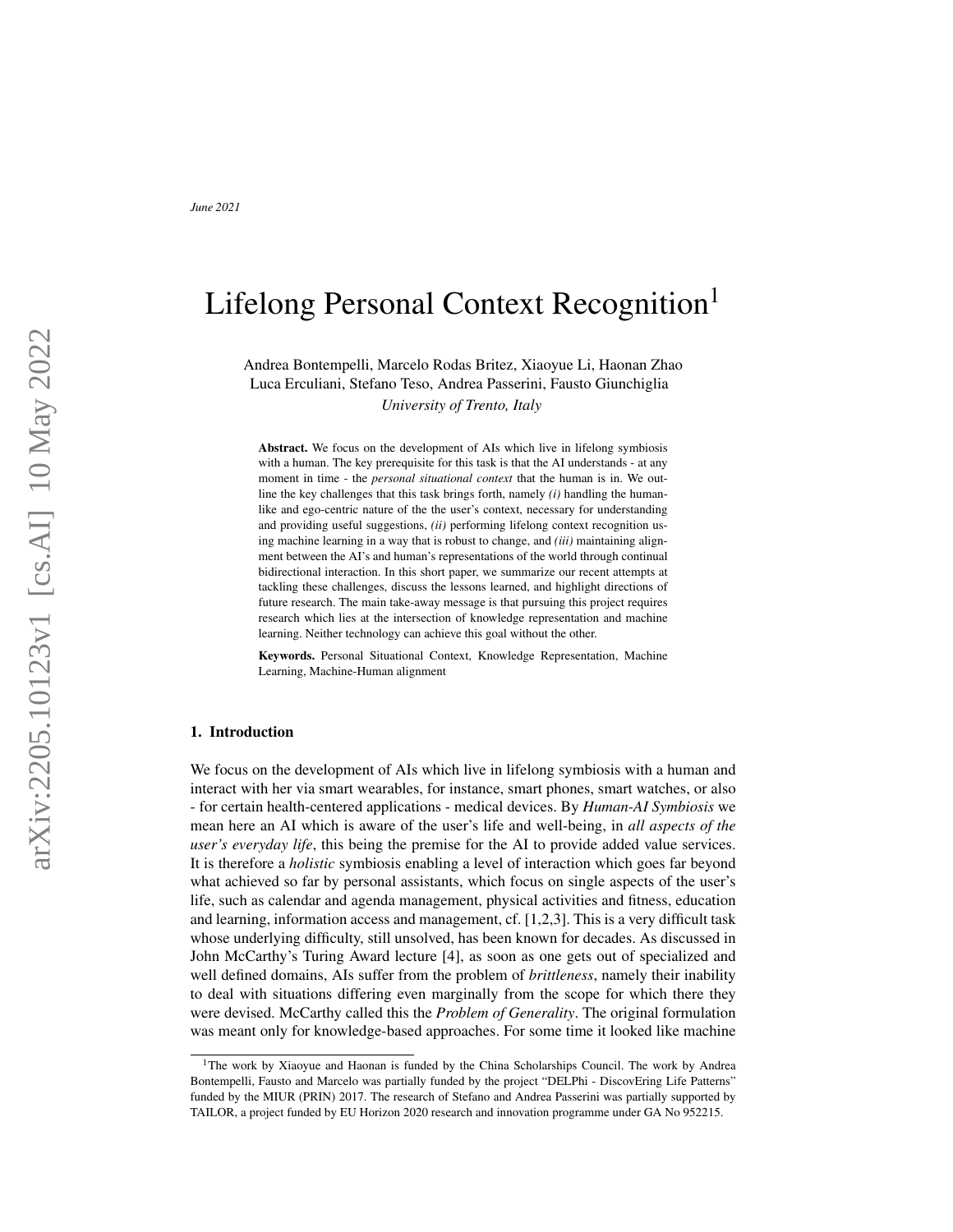learning could provide an effective solution to this problem. However, as discussed in some detail in [\[5\]](#page-6-4), this turned out not to be the case. As of today, machine learning, and deep learning in particular, are hardly usable in applications which are not restricted in scope or not time-invariant.

The key intuition underlying our approach is that, in a world which is ever changing and which does so in a largely unpredictable way, the only way for an AI to avoid the problem of brittleness is to make sure that its understanding of what is happening is completely aligned with that of its user. In fact, in a world where *(i)* in time, nothing is ever equal to itself and where *(ii)* the meaning of what is happening, i.e., the *intended semantics* of any representation of what is happening, is in the mind of humans and, as a particular case, in the mind of its reference user, humans are an AI's ultimate source of information. In turn, the *only* possible way to carry out this objective is to build an AI that, as a lifelong effort, is able to continually interact with and get relevant information from its reference user, in particular when something new and unforeseen happens. This type of alignment requires full mutual and *bidirectional* explainability between the AI and her reference user. The direction from the user to the machine is what is usually done in Knowledge Representation (KR) and Machine Learning (ML). The other direction has recently emerged under the moniker of Explainable AI (XAI) [\[6,](#page-6-5)[7\]](#page-6-6) as a major requirement to achieve human-centric and trustworthy AI. The bidirectional aspect of explainability, so far largely unstudied, is however equally and maybe even more important. Via this type of interaction, the AI will become able of acquiring that type of flexibility which allows humans to understand other humans, and also what happens in the real world, even in presence of differing or wrong information.

Based on the above assumptions, the research described here is based on three main ingredients: *(i)* A general KR mechanism for defining the personal context so as to enable the machine to view the world in user's terms. *(ii)* A suite of general ML mechanisms enabling an AI to perform context recognition in the wild, adapting to changes in the world and in its user. *(iii)* A lifelong *machine-human alignment loop* to maintain alignment through bidirectional interaction. The rest of the paper will describe the progress made in the three lines of research mentioned above (Sections [2,](#page-1-0) [3,](#page-2-0) [4\)](#page-4-0). Section [5](#page-5-0) will report the lessons learned also indicating the implications on the way ahead. Most of this work has been applied in real world scenarios, based on data collected during experiments designed as part of this research. The SmartUnitn2 dataset, built with an experiment involving 158 university students over a period of four weeks (see, e.g., the description in [\[8\]](#page-6-7)) will be the base for the examples and the results described in the following.

# <span id="page-1-0"></span>2. Representing the personal situational context

The notion of context used here was originally (informally) defined in [\[9\]](#page-6-8) as *"a theory of the world which encodes an individual's subjective perspective about it"*. The key intuition underlying the use of contexts is that generality is achieved by moving from the approach where there is only one monolithic theory of the *objective* world to an unbound number of *subjective* views, modeled as contexts, each providing a partial view of the world, i.e., the set of facts which are locally relevant to the current activity [\[10\]](#page-6-9). In this work, we represent contexts as Knowledge Graphs (KGs) and assume that the AI is able to store any number of them as (sets of) *Life Sequences* [\[8\]](#page-6-7), where a Life Sequence is a sequence of contexts. Figure [1](#page-2-1) represents a small life sequence with three contexts.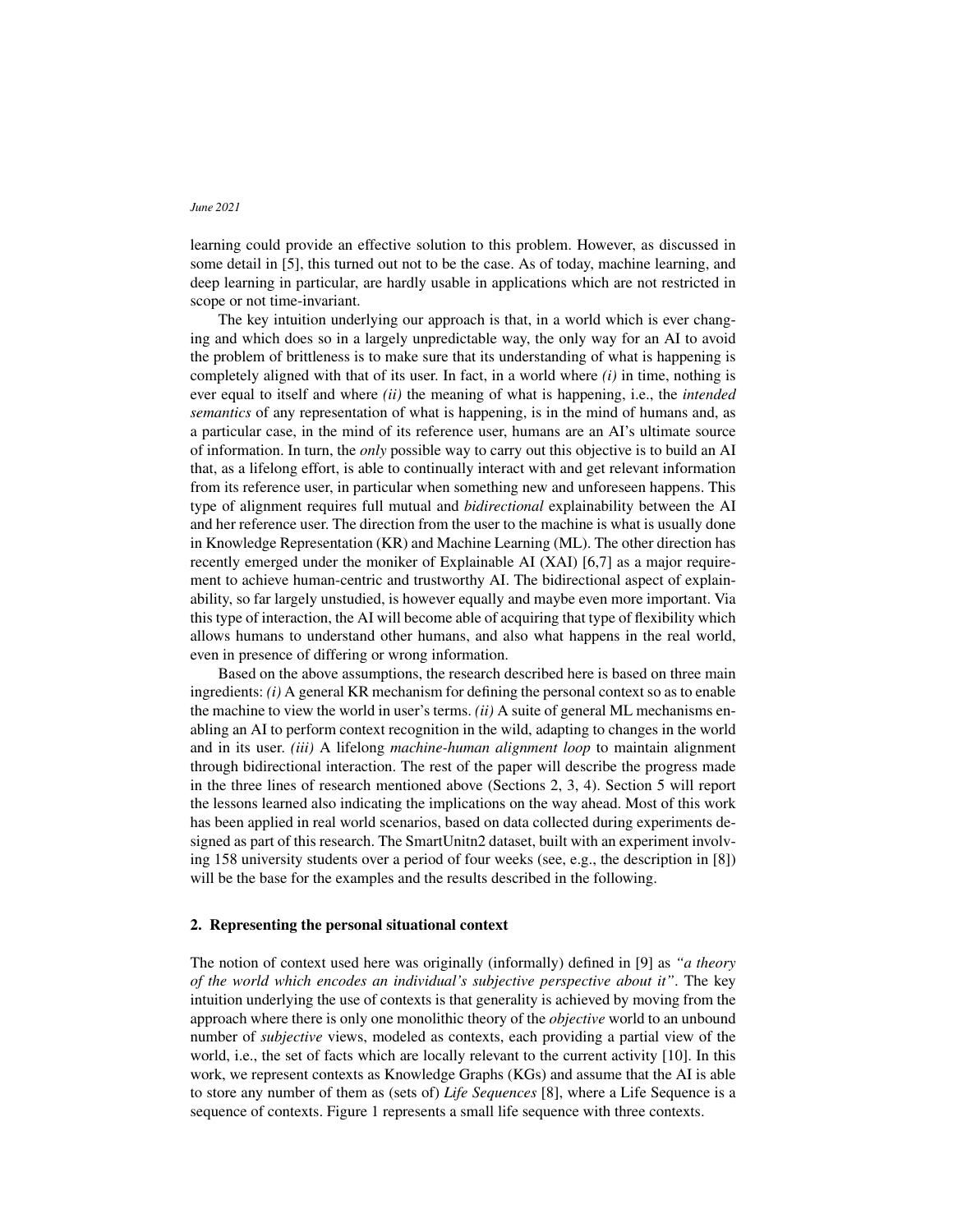

<span id="page-2-1"></span>Figure 1. A three context life sequence of me.

Informally, the *personal situational context* describes the circumstances of a person in terms of space-time (Locations and Events), internal context (Personal States), social context (Other Persons), object environment (Objects), and functional relations (Functions and Actions) between the components. Here we talk of *situational* context to mean the context within which a person operates in any moment of time. The situation context is composed by the *Location* of me, which defines the spatial boundaries, and the *Event* within which me is involved at the moment. An event is parameterized on the location as we may have different events occurring in the same location. Location and event are the priors of experience, defining the scenario that needs to be modeled. The change of context coincides with a change in the current location or in the current event.

Given the notion of context as from above, we define the notion of *Life sequence* as a sequence of contexts during a certain period. We assume that me is involved in only one personal context at a time. In fact, at any given moment, a person can be in only one place. This context representation has been used in [\[11](#page-6-10)[,12\]](#page-6-11).

# <span id="page-2-0"></span>3. Continually evolving context recognition

Given the notion of personal context, the question becomes how to obtain context information in applications where it is needed. The personal context of a user is typically not directly accessible, at least not in real-time, so it must be inferred from what other information is available. What is needed is a mechanism for enabling an AI to carry out this step. This problem is what we refer to as *personal context recognition* (PCR).

*Context recognition in a static world.* From one perspective, PCR can be viewed as a generalization of tasks like activity recognition [\[13\]](#page-6-12) – where one is given access to measurements from handheld or wearable sensors and has to derive what (unobserved) action the user is performing – from a single aspect of the personal context (namely, activity) to the whole context. This immediately suggests an ML approach consisting of two steps: collecting examples of sensor recordings annotated with context information and then using this data to learn a map between the two that generalizes to unseen situa-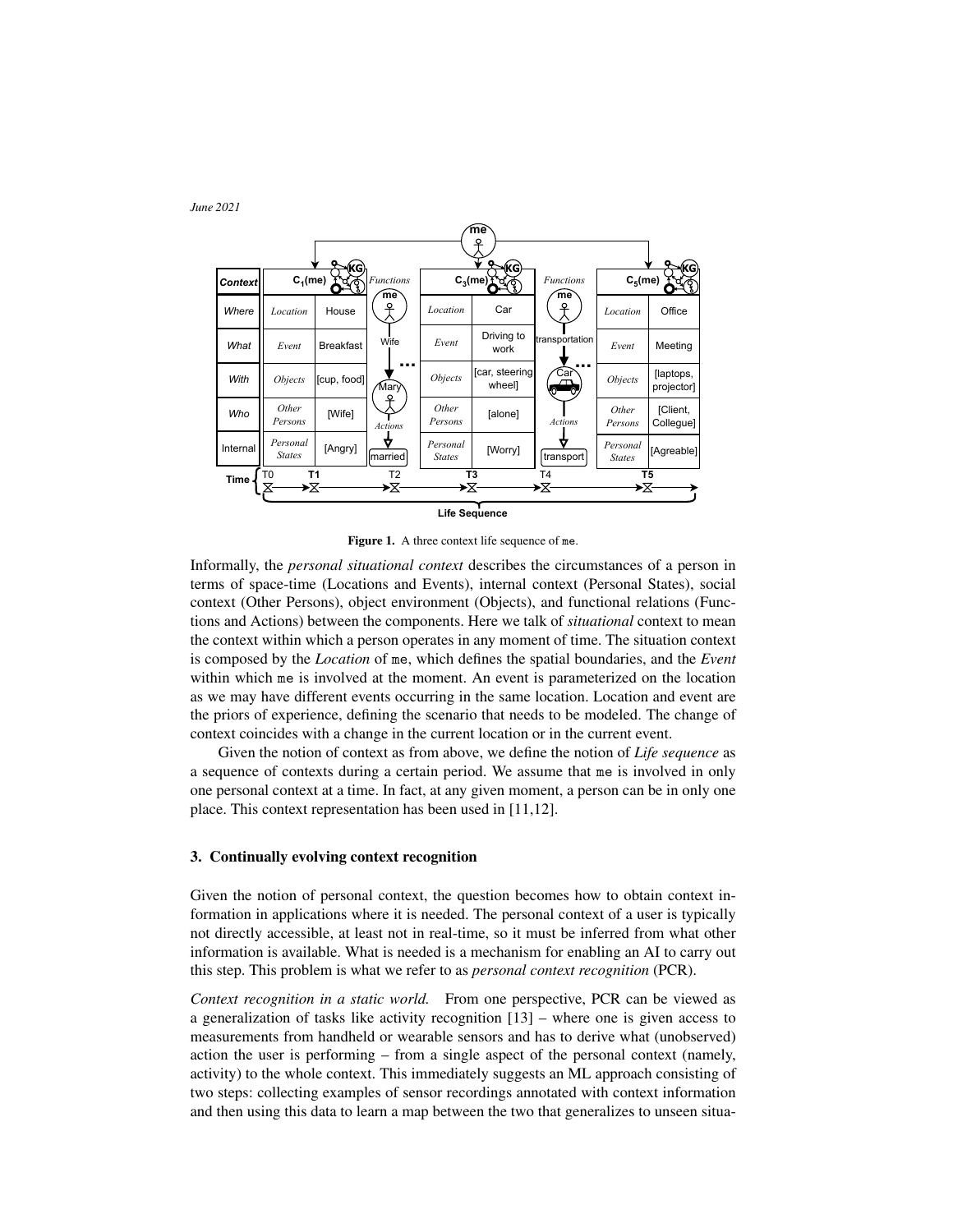tions. A recent investigation of learning techniques for PCR carried out on the SmartUnitn2 data shows that indeed automated recognition can be achieved with some degree of success [\[14,](#page-6-13)[15\]](#page-6-14).

Figuring out what predictors and architectures are best suited for this task will likely involve borrowing ideas from activity recognition and related areas, while mixing in strategies for dealing with specific aspects of PCR, such as incrementality and support for interaction, which are critical for lifelong alignment (as discussed below). Another important element is that the personal context is inherently *structured* [\[15\]](#page-6-14), in the sense that its various aspects are correlated  $-$  e.g., a person's activity is strongly influenced by the location that she is in – and constrained by the structure of the context knowledge graph. This hints at the need for developing or repurposing structure-aware predictors. Few or no architectures satisfy all these desiderata and achieve high performance, although progress in this direction is being made [\[16\]](#page-6-15).

So far, PCR can be viewed as a rather standard (although highly non-trivial) ML task under KR constraints. The real challenges appear when moving to the lifelong setting. Delivering high recognition performance over time requires AIs to be robust to changes *in the world* and *in their user*, which are arbitrary and essentially impossible to anticipate [\[17\]](#page-6-16), and therefore to be: *(i)* incremental, so as to promptly update as new information is acquired, *(ii)* able to autonomously detect changes and adapt by acquiring appropriate feedback, and *(iii)* able to exploit the prior information stored in the previous contexts, while at the same time, being able to fill them with the knowledge just learned. We unpack these elements next.

*The user's description of the context changes.* Over time, the user describes the same world in different ways, even if it is not changed. For instance, the user may refer to the same park as central park, urban park, or municipal gardens. At the same time, a relevant fraction of the annotations supplied by users to describe his/her context are unreliable due to mistakes or inattention [\[18\]](#page-6-17). Given that acquiring new annotations is expensive and their amount is limited, this issue badly affects the performance of PCR predictors. *Skeptical learning* [\[18\]](#page-6-17) is a recent interactive learning strategy that tackles annotation inconsistencies. The machine asks the user to revise her annotations if it is confident that there is an inconsistency [\[18,](#page-6-17)[19\]](#page-6-18). The machine's uncertainty can be estimated using Bayesian [\[20\]](#page-6-19) or frequentist [\[16\]](#page-6-15) techniques, while enabling the AI to explain its skepticism by showing past examples that support the model's suspicion [\[21\]](#page-7-0). Both past and new data can be fixed by the user leading to better data and models [\[21\]](#page-7-0). This helps the AI to ensure that the information it stores is globally consistent.<sup>[2](#page-3-0)</sup>

*The world itself changes.* Over time the world changes, and so does the user and her understanding of it. E.g., if the user has to relocate, the structure of her personal context changes. From a statistical perspective, this can be viewed as a form of *concept drift* [\[23](#page-7-1)[,24\]](#page-7-2) and as such it affects the distribution of sensor observations and of personal context given observations. For instance, during the semester, our user may spend most of her time studying at the library, but once the finals are over, she stops going to the library as often and while there she is less likely to be studying. Here, however, drift is

<span id="page-3-0"></span><sup>2</sup>The requirement of consistency was already identified in [\[4\]](#page-6-3). McCarthy proposed *non-monotonic reasoning* as a general consistency-preserving mechanism in a changing world. Later, [\[22\]](#page-7-3) proposed an approach to nonmonotonicity based on the use of contexts. However, these and more recent works assume that the user would provide the new information, hindering scalability in practical applications.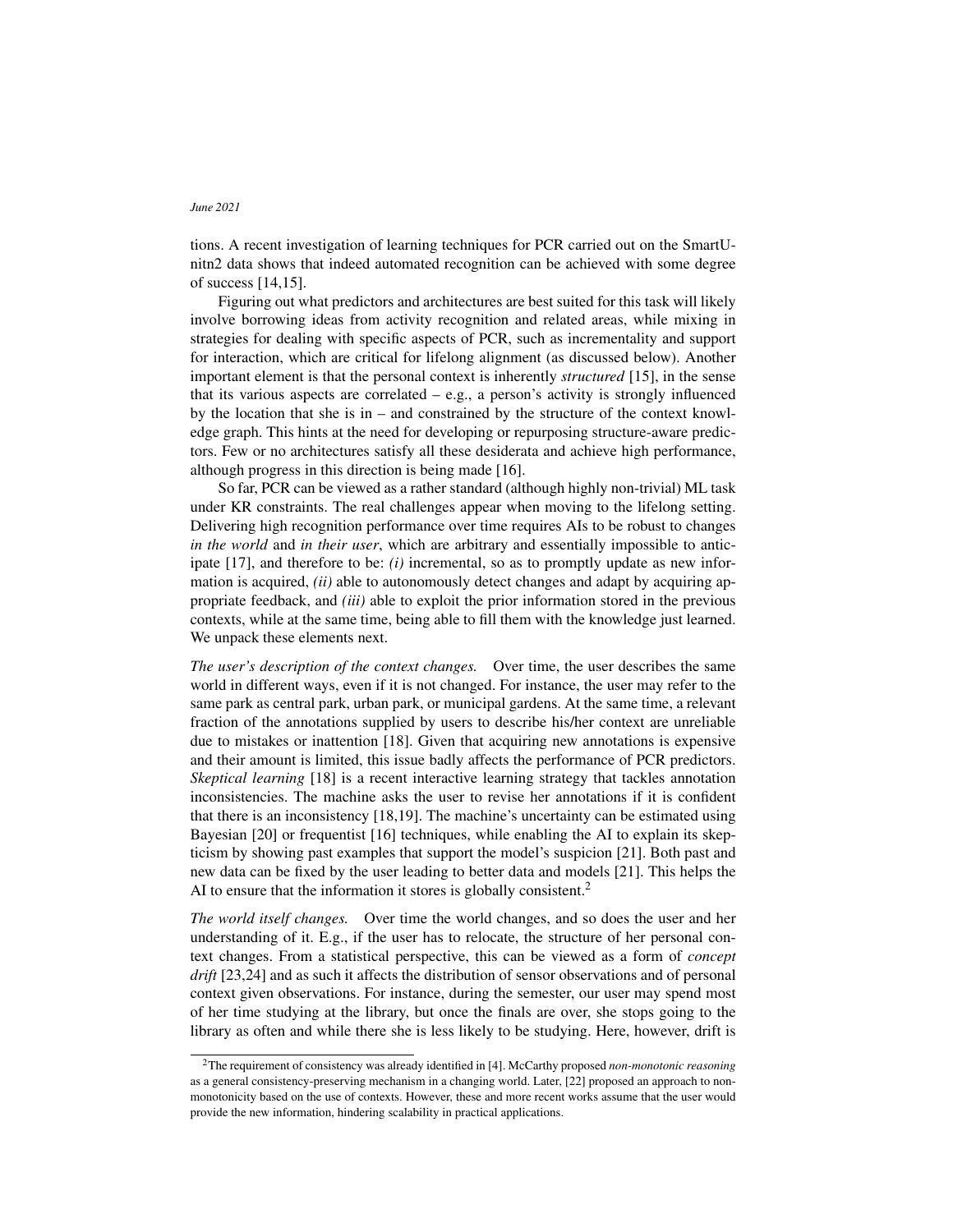more complex as it can affect the knowledge encoded in the context knowledge graph. In other words, whereas concepts like "Friend" and "Library" are essentially immutable, the *specific* friends and libraries that matter to the user do change over time, for instance when she graduates. We refer to this as *knowledge drift* [\[25\]](#page-7-4): concepts and relations can become obsolete or irrelevant, and new ones may need to be acquired. Failure to align the AI's understanding to the updated knowledge may lead to providing useless or actively harmful predictions. Given the ego-centric nature of the personal context, the only way to counter knowledge drift is to interact with the user herself. This is actually necessary: different forms of knowledge drift leave a similar footprint on the data, which is thus insufficient to disambiguate between – and therefore properly adapt to – them. In [\[25\]](#page-7-4), we developed a novel algorithm that tackles all of these issues by integrating *automated* drift detection and adaptation of the machine's knowledge graph with an *interactive* step in which the user helps the machine to disambiguate between alternative kinds of knowledge drift.

### <span id="page-4-0"></span>4. Machine-human alignment loop

The goal here is to design a general *machine-human alignment loop* that ensures alignment over the life span of the AI. We posit that doing so will involve *continual*, *bidirectional interaction*. The question is then how to structure it such that it is cognitively cheap (on the human's side) and computationally affordable (on the machine's side). This is where most future research lies. For instance, an important issue is how to make sure that the user does not get bothered by a (life)long intensive interaction with the AI (most often not generated by her). A second main issue is that the ML techniques above generate a high number of heterogeneous questions, asking for very different information, motivated by different purposes and based on different background knowledge. Even assuming that the user does not get bothered, how can we make sure that the user does not get confused therefore providing the AI with wrong information?

A second order of problems is that, in order to avoid brittleness, we assume the latter to be based on the context representation in Section [2,](#page-1-0) an assumption which requires the ability of translating all the possible outcomes of ML in KR. Solving this problem presents a number of difficulties: *(i)* The meaning of different ML labels may be related (e.g., they can be synonyms, or have more/less general meanings, or even be from different natural languages). *(ii)* Labels are polysemous and, as such, have multiple meanings that need to be disambiguated. *(iii)* Labels may be unknown to the AI which therefore needs to extend its vocabulary. *(iv)* The assumption of using labels rather than full text is quite limiting. Some simple versions of this problem have been dealt by the Skeptical Learning [\[19\]](#page-6-18) and are based on the use of a large multilingual resource, called UKC [\[26\]](#page-7-5), but we are just at the beginning. The above is at the level of language. But problems exist also at the knowledge level in that a label, even the same label in a different context, may stand for (in the context knowledge graph) for an entity, a class name or property name or value. There is finally a last complexity in that, independent of its meaning, the label learned in a certain moment holds only for that moment, while the local context must represent meaning, and how it is partially stable in time, independently of the local fluctuations. Some very initial work is described in [\[11\]](#page-6-10).

On the machine side, the need to obtain supervision can be addressed by adapting machine-initiated and human-initiated interaction protocols, such as active learning [\[27\]](#page-7-6)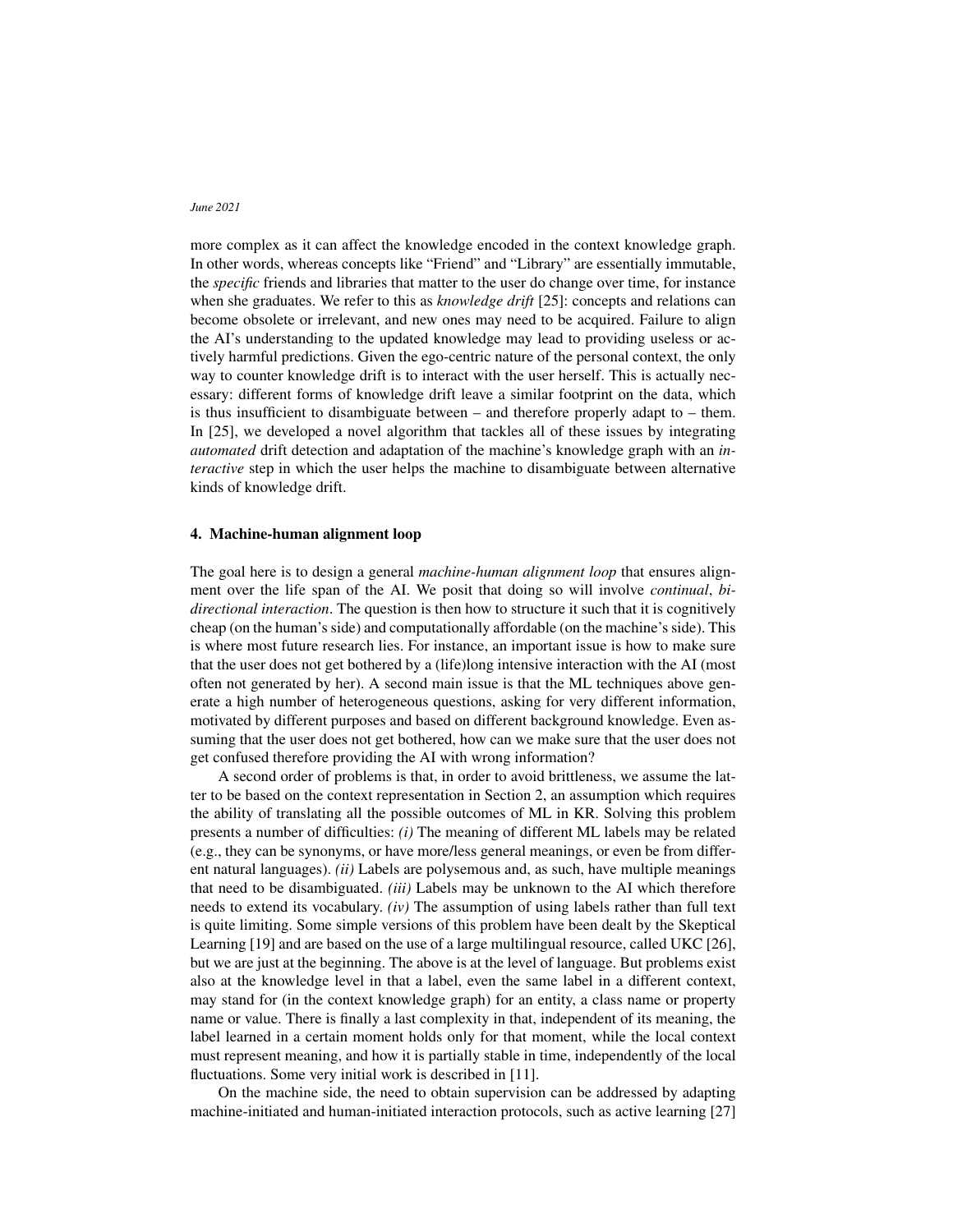guided learning [\[28\]](#page-7-7). In real-world lifelong alignment interaction however entails solving additional problems, such as choosing *when* to request annotations so as to maximize response time and quality. Moreover, in order to handle change, the machine will have to interleave requests for supervision with skeptical learning *and* knowledge drift detection and adaptation. How to properly model and implement bidirectional interaction of this kind is left to future work.

#### <span id="page-5-0"></span>5. Lessons learned

What described above are only first steps. Still a few general lessons have already been learned which provide guidelines for the work to come.

The first relates to the KR dimension of the problem. Implementing contexts presents two non trivial difficulties. The first is that the notion of context should allow for the representation of *any* possible real world situation, thus effectively achieving the requirement of generality. The second is that of representing and preserving identity across different contexts. For instance, it must be possible to represent the set of entities, e.g., people, locations, events, which occur across multiple contexts, during the lifetime of a person. Furthermore this must be done in a way that, in such contexts these entities are described by different properties and different, possibly contradicting, property values, this being the key for modeling non monotonic reasoning in a changing world [\[22\]](#page-7-3).

The second relates to the ML dimension of the problem. Here there is obviously a lot to do in the improvement of the state of the art. But the two issues which seem more pressing and leading to new avenues relate to the full embedding of ML in time (which for instance makes the distinction between training and execution after training meaningless) and to the bi-directionality of the human-AI interaction. It is not a case that the first paragraph in Section [4](#page-4-0) does not have citations. This is the exactly the empty space on which we are concentrating now.

The third relates to the Machine-Human alignment loop. The first wave of experiments provided clear evidence that there is a need to provide the AI with Computer Vision (CV) and Natural Language Processing (NLP) capabilities. Only CV allows the AI to construct a model of the world which is similar to that of the human and facilitates their mutual interaction. NLP is needed to scale to the complexity of the world (see Section [4\)](#page-4-0). Here the focus is on building interactions, e.g., in the form of simple dialogues, where the terms used by the AI have the meaning intended by the human. Here the well known and still unsolved *Semantic Gap* problem applies [\[29\]](#page-7-8). The work described in [\[30,](#page-7-9)[31\]](#page-7-10) is a first small step in this direction.

The fourth issue is the importance of running real world experiments in the wild. One reason is that there are no datasets about Human-Machine symbiosis. The second is that there is a need of ethics aware datasets, mainly because of its huge impact on the life of people. The third is that the evaluation of the AI we are developing, which evolves in time while, at the same time, changing the behaviour of the human, requires a careful design of the experiment. Various datasets have been collected, see [\[32](#page-7-11)[,33,](#page-7-12)[34](#page-7-13)[,35\]](#page-7-14), using the iLog platform [\[36,](#page-7-15)[8\]](#page-6-7). A major challenge is the need of a general methodology to be used to run these experiments in a systematic way. This brings up the issue of interdisciplinarity. Initially, the focus was on Philosophy and Cognitive Science, but here there is also a need to learn from the (Computational) Social Sciences (e.g., see [\[37\]](#page-7-16)).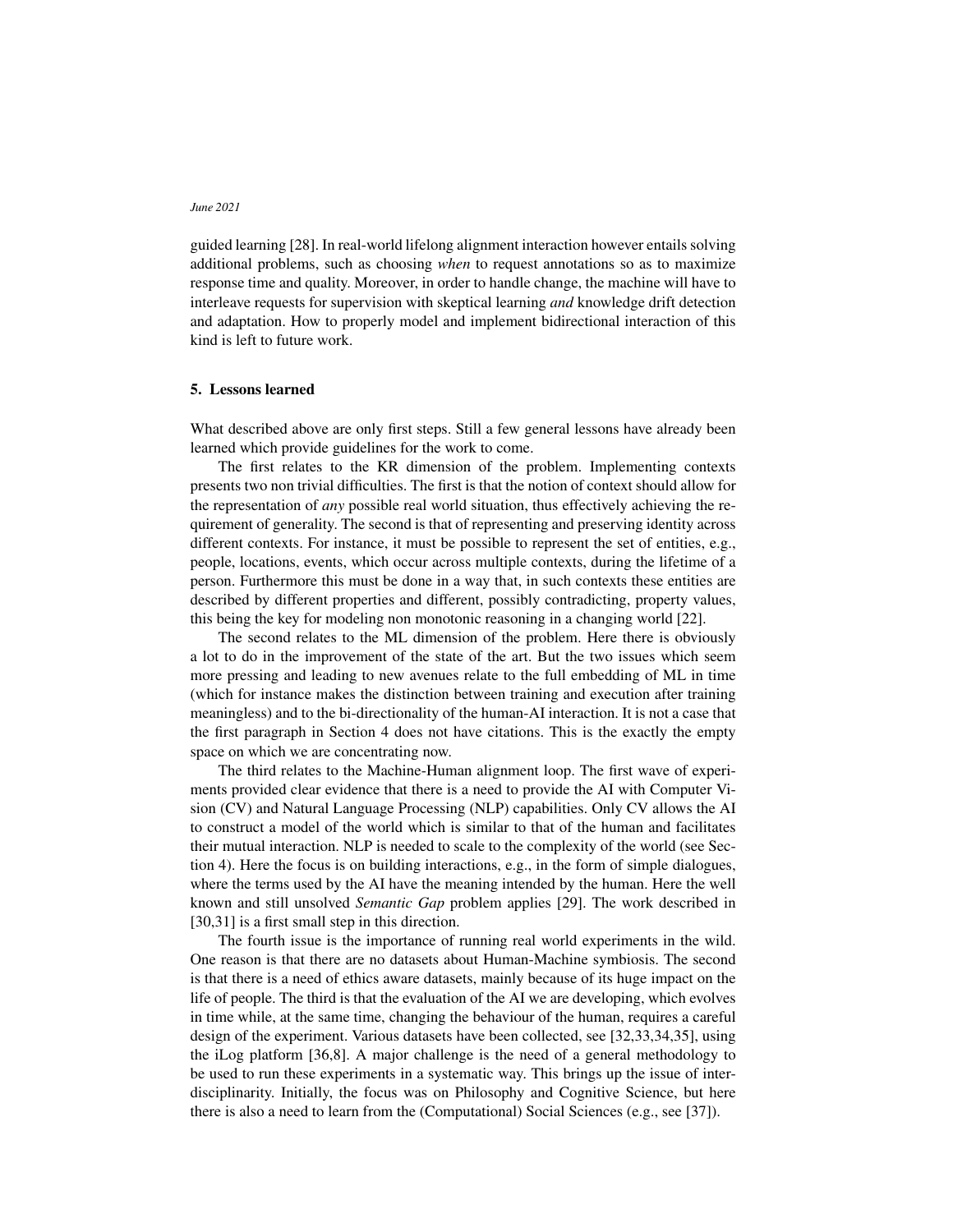## Author profiles

- Andrea Bontempelli, PhD student, KR, ML and AI
- Marcelo Rodas Britez, Post-doctoral Researcher, KR and AI
- Xiaoyue Li, PhD student, KR and AI
- Haonan Zhao, PhD student, ML and AI
- Luca Eculiani, Post-doctoral Researcher, ML and AI
- Stefano Teso, Assistant Professor, ML and AI
- Andrea Passerini, Associate Professor, ML and AI
- Fausto Giunchiglia, Full Professor, KR, AI and ML

## References

- <span id="page-6-0"></span>[1] Mitchell TM, Caruana R, Freitag D, McDermott J, Zabowski D, et al. Experience with a learning personal assistant. Communications of the ACM. 1994;37(7):80-91.
- <span id="page-6-1"></span>[2] Guha R, Gupta V, Raghunathan V, Srikant R. User modeling for a personal assistant. In: Proceedings of the Eighth ACM International Conference on Web Search and Data Mining; 2015. p. 275-84.
- <span id="page-6-2"></span>[3] Dempsey P. The teardown: Google Home personal assistant. Engineering & Technology. 2017;12(3):80- 1.
- <span id="page-6-3"></span>[4] McCarthy J. Generality in artificial intelligence. Communications of the ACM. 1987;30(12):1030-5.
- <span id="page-6-4"></span>[5] Gini M, Agmon N, Giunchiglia F, Koenig S, Leyton-Brown K. Artificial intelligence in 2027. AI Matters. 2018;4(1):10-20.
- <span id="page-6-5"></span>[6] Guidotti R, Monreale A, Ruggieri S, Turini F, Giannotti F, Pedreschi D. A Survey of Methods for Explaining Black Box Models. ACM Comput Surv. 2018 aug;51(5).
- <span id="page-6-6"></span>[7] Miller T. Explanation in artificial intelligence: Insights from the social sciences. Artificial Intelligence. 2018 08;267:1-38.
- <span id="page-6-7"></span>[8] Giunchiglia F, Bignotti E, Zeni M. Personal context modelling and annotation. In: 2017 IEEE International Conference on Pervasive Computing and Communications Workshops (PerCom Workshops). IEEE; 2017. p. 117-22.
- <span id="page-6-8"></span>[9] Giunchiglia F. Contextual reasoning. Epistemologia, special issue on 'I Linguaggi e le Macchine'. 1993;16:345-64.
- <span id="page-6-9"></span>[10] Bouquet P, Giunchiglia F. Reasoning about theory adequacy. a new solution to the qualification problem. Fundamenta Informaticae. 1995;23(2, 3, 4):247-62.
- <span id="page-6-10"></span>[11] Giunchiglia F, Britez MR, Bontempelli A, Li X. Streaming and Learning the Personal Context. In: Twelfth International Workshop Modelling and Reasoning in Context; 2021. p. 19.
- <span id="page-6-11"></span>[12] Xiaoyue L, Marcelo RB, Matteo B, Fausto G. Representing Habits as Streams of Situational Contexts. In: International Conference on Advanced Information Systems Engineering; 2022. .
- <span id="page-6-12"></span>[13] Chen K, Zhang D, Yao L, Guo B, Yu Z, Liu Y. Deep learning for sensor-based human activity recognition: Overview, challenges, and opportunities. ACM Computing Surveys (CSUR). 2021;54(4):1-40.
- <span id="page-6-13"></span>[14] Shen Q, Teso S, Zhang W, Xu H, Giunchiglia F. Multi-modal subjective context modelling and recognition. arXiv preprint arXiv:201109671. 2020.
- <span id="page-6-14"></span>[15] Zhang W, Shen Q, Teso S, Lepri B, Passerini A, Bison I, et al. Putting human behavior predictability in context. EPJ Data Science. 2021;10(1):42.
- <span id="page-6-15"></span>[16] Teso S, Vergari A. Efficient and Reliable Probabilistic Interactive Learning with Structured Outputs. arXiv preprint arXiv:220208566. 2022.
- <span id="page-6-16"></span>[17] Dietterich TG. Steps toward robust artificial intelligence. AI Magazine. 2017;38(3):3-24.
- <span id="page-6-17"></span>[18] Zeni M, Zhang W, Bignotti E, Passerini A, Giunchiglia F. Fixing mislabeling by human annotators leveraging conflict resolution and prior knowledge. Proceedings of the ACM on Interactive, Mobile, Wearable and Ubiquitous Technologies. 2019;3(1):1-23.
- <span id="page-6-18"></span>[19] Zhang W, Zeni M, Passerini A, Giunchiglia F. Skeptical Learning—An Algorithm and a Platform for Dealing with Mislabeling in Personal Context Recognition. Algorithms. 2022;15(4):109.
- <span id="page-6-19"></span>[20] Bontempelli A, Teso S, Giunchiglia F, Passerini A. Learning in the wild with incremental skeptical Gaussian processes. In: Proceedings of the Twenty-Ninth International Conference on International Joint Conferences on Artificial Intelligence; 2021. p. 2886-92.